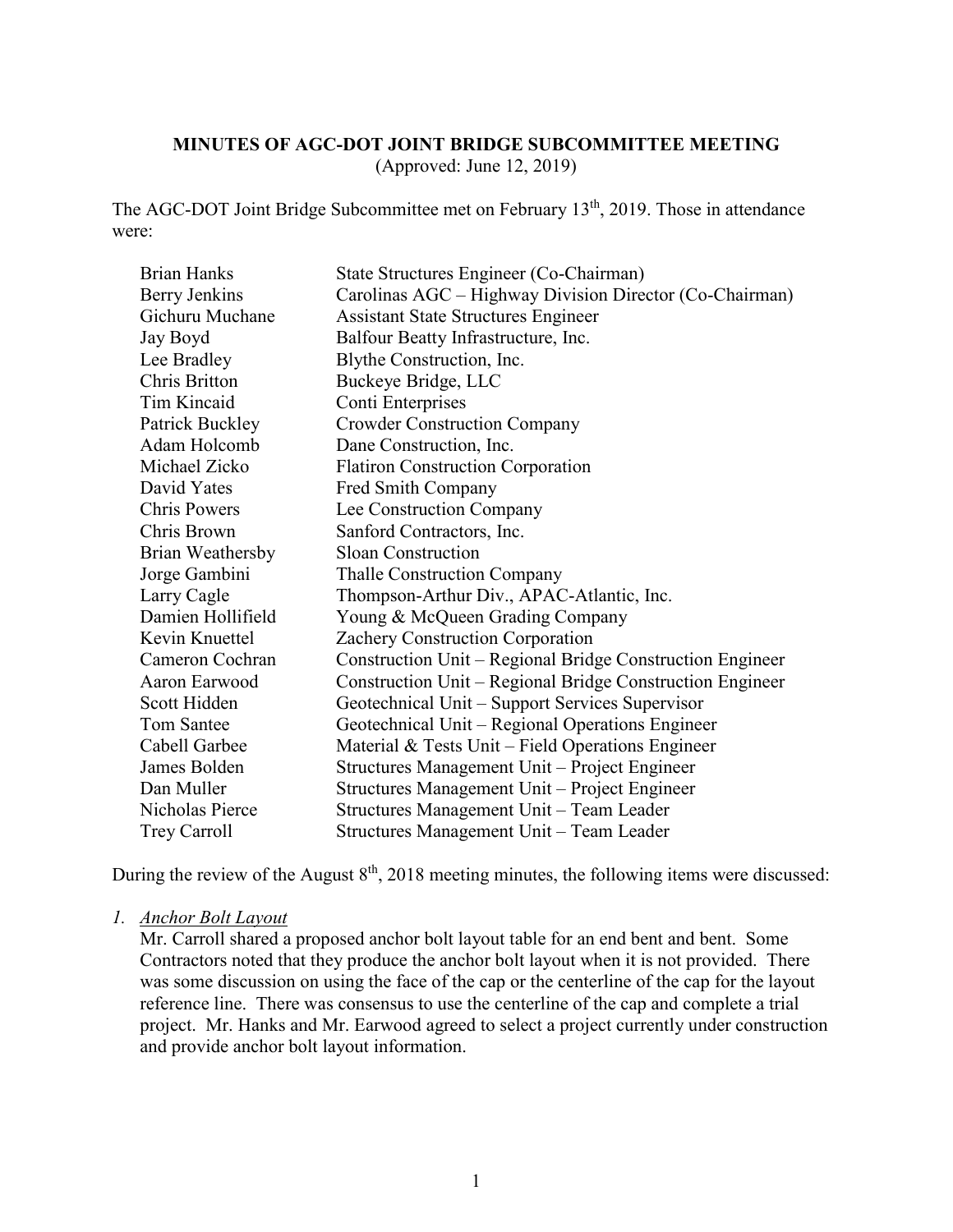*2. Rebar Sampling*

Mr. Garbee noted that Materials & Tests Unit is currently updating the rebar sampling policy.

*3. Stone for Overlay Sampling*

Mr. Earwood stated that the Construction Unit issued a Construction Bulletin advising Resident Engineers on epoxy overlay sampling requirements.

*4. Sloped Bottom of Wing Details*

Mr. Hanks noted that Structures Management and Construction Unit were continuing to discuss wing details.

The minutes of the August  $8<sup>th</sup>$ , 2018 meeting were approved.

The following items of new business were discussed:

*1. BUILD Grant Bridge Replacements*

Mr. Hanks shared a map showing the location of 77 bridge replacement projects that are part of a USDOT BUILD Grant. He noted that projects are required to be let by September 2020 with the expectation that the projects be closed out by September 2025. There was some discussion on opportunities to bundle projects together for efficiency in meeting the goals.

### **Action Item: None**

# *2. Integral End Bents*

Mr. Bradley discussed cracking concerns in bridge deck closure pours with integral end bents, which typically occur over the girders. Contractors noted inconsistencies among the Divisions with their preferences for utilizing integral end bents. Mr. Hanks discussed the upcoming integral end bent research project and requested that Contractors submit sites of varying degrees of performance and geographic locations for the researchers to include in their investigations.

# **Action Item:**

## **Construction, Geotechnical, and Structures Management Units will continue discussing integral end bent details.**

*3. Bridge Inspection Report Availability*

Mr. Holcomb inquired if the Bridge Inspection Report could be made available in a project's advertisement package. A general discussion concluded that Structures Management will discuss adding Bridge Inspection Reports with the Contract Standards and Development Unit. If Bridge Inspection Reports are needed, contact Mr. Gichuru Muchane or Mr. Joel Russell.

# **Action Item:**

**Structures Management Unit will discuss including Bridge Inspection Reports in a project's advertisement package with the Contracts Standards and Development Unit.**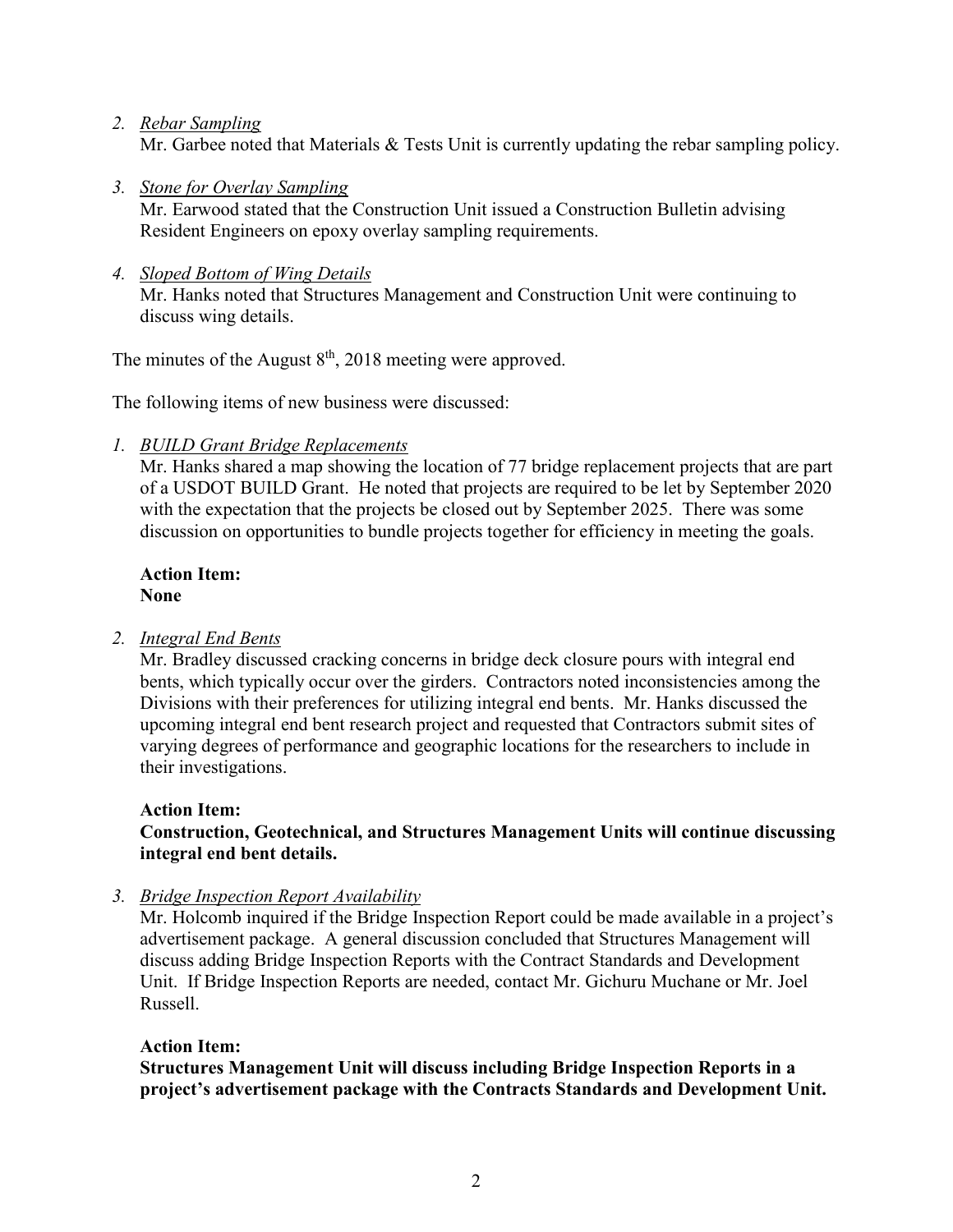### *4. Extra Depth Drilled Pier Reinforcement*

Mr. Cochran inquired if Contractors had experienced recent issues with being required to add additional drilled pier spiral steel when the depth of the drilled pier excavation increased beyond plan details. He noted that typically Contractors only splice on additional longitudinal (vertical) reinforcement. There was some discussion on different requirements for railroad bridges versus vehicle bridges. However, in general no issues were noted.

#### **Action Item: None**

*5. Payment for Columns on Design-Build Projects*

Mr. Cochran discussed a Design-Build contract that was vague in the payment for substructure columns on pile footings. He inquired if this was a common occurrence. Contractors responded in the negative, but shared suggestions for paying for substructure components on Design-Build projects such as lump sum for cap and columns and foundation length for drilled piers.

### **Action Item: Construction Unit will discuss substructure pay items with the Design-Build Unit.**

*6. Approach Slabs*

Mr. Cochran shared a Contractor's request to introduce a paving notch on an approach slab to facilitate the transition from the roadway pavement to the approach slab. Subcommittee members discussed concerns with prior paving notch details and suggested possible solutions, which included increasing the concrete cover to allow for a future paving notch. There was consensus to evaluate details that allow a smooth transition onto the approach slab.

### **Action Item:**

## **Construction and Structures Management Units will continue discussion on this topic during the 2019 Structures Workshop.**

### *7. Bridge Deck Rideability*

Mr. Earwood distributed the proposed revision to the Project Special Provision (PSP) for Bridge Deck Rideability which has been revised to include the International Roughness Index (IRI). He discussed the IRI rideability criteria and noted that approach slabs are included. Mr. Earwood requested that Contractors review the proposed PSP and provide comments. In the interim, the IRI special provision will be implemented.

#### **Action Item:**

**Construction and Structures Management Units will proceed with issuing the revised Bridge Deck Rideability PSP.**